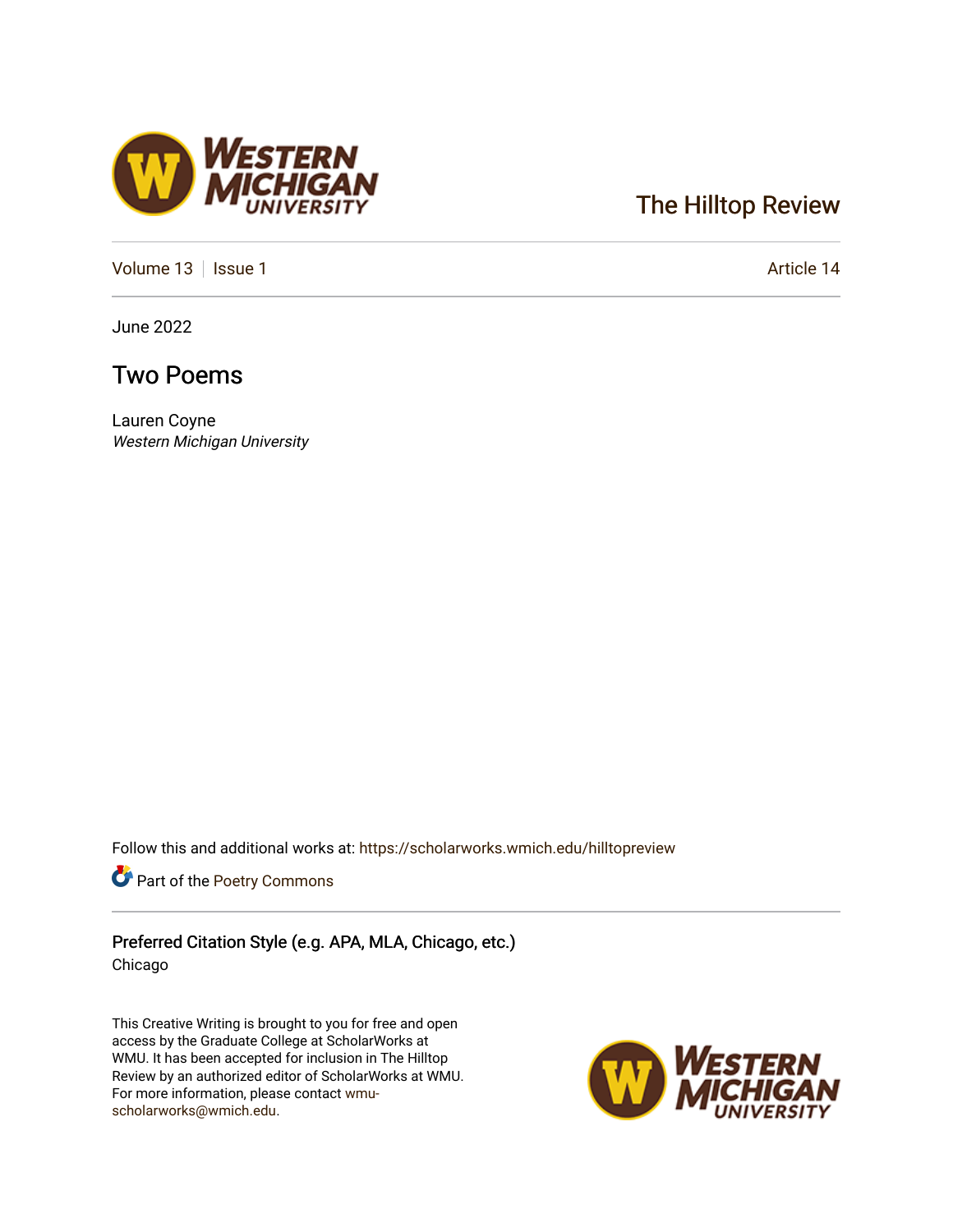# **Two Poems** *By Lauren Coyne*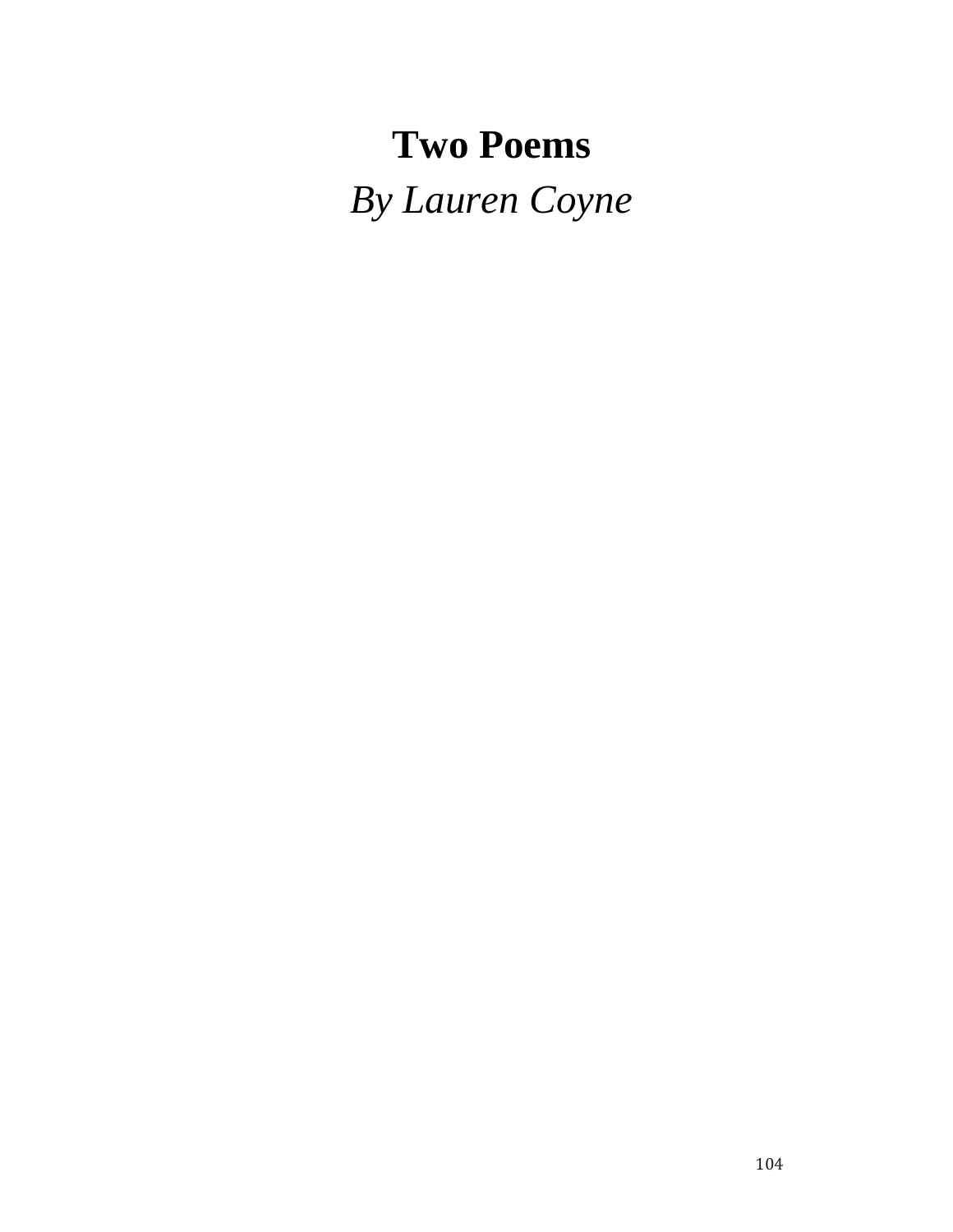#### **1. Painting the World Anew**

time stopped in the airport terminal just as I stepped in after you, like a proper novice after a master (or so you claimed) and when I turned around, I saw a brush, acrylic paints, and a note that told me *Paint the world anew.* I took time to revel in the palette of infinite choices and colors once unseen by human eyes. then with smooth strokes I blended unpolluted greens and blues to shade Earth's marbled sphere. I stippled reds and browns for higher, craggy mountains, their peaks dabbed gray with swirling storms. I detailed with a white -tipped brush the delicate strands of spider webs, wisps of smoke, and veins of crisp leaves curling like children's fingers. I did not age as I worked nor did I grow hungry or thirsty or weary or start to forget. so I felt no guilt when I painted the things that were solely mine. I painted Todd's beard, though it scratched me when I nuzzled his cheek and breathed in his spicy scent that last time when I kissed him goodbye. I painted Sam's tattoo, referencing a show I never watched, the way it peeked from their sleeves when they played piano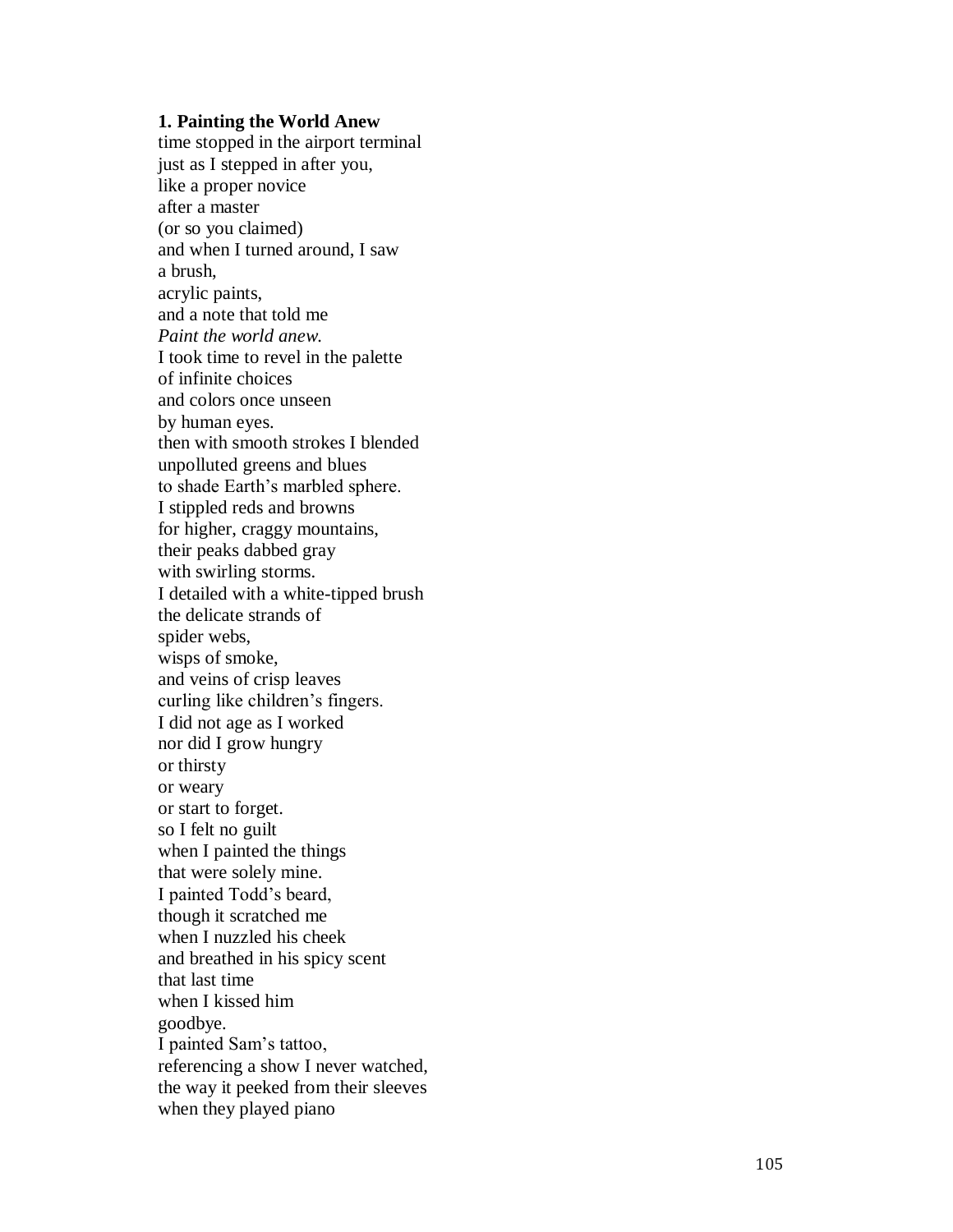and the notes tapered off like their texts back to me. I painted Alyssa with her beautiful nails, pink -tipped on our anniversary when she confessed her infidelity, red on her wedding day where I witnessed as a bridesmaid. I painted it all admired it and cleaned up my brush once my task was through. and this morning when I left that terminal, I paused, only briefly, to wonder are you proud of my technique? you, self-proclaimed master, my unwanted critic, who disguised condescension as a compliment. are you proud of how I took your lessons to heart on how coated primer can cover mistakes and unwanted accidents no matter how big they are? (or would you be, if I hadn't practiced, first, on you?) but then the thought, and the memories of painting and of the note (and of you) washed away like the water used to clean my brush down the sink.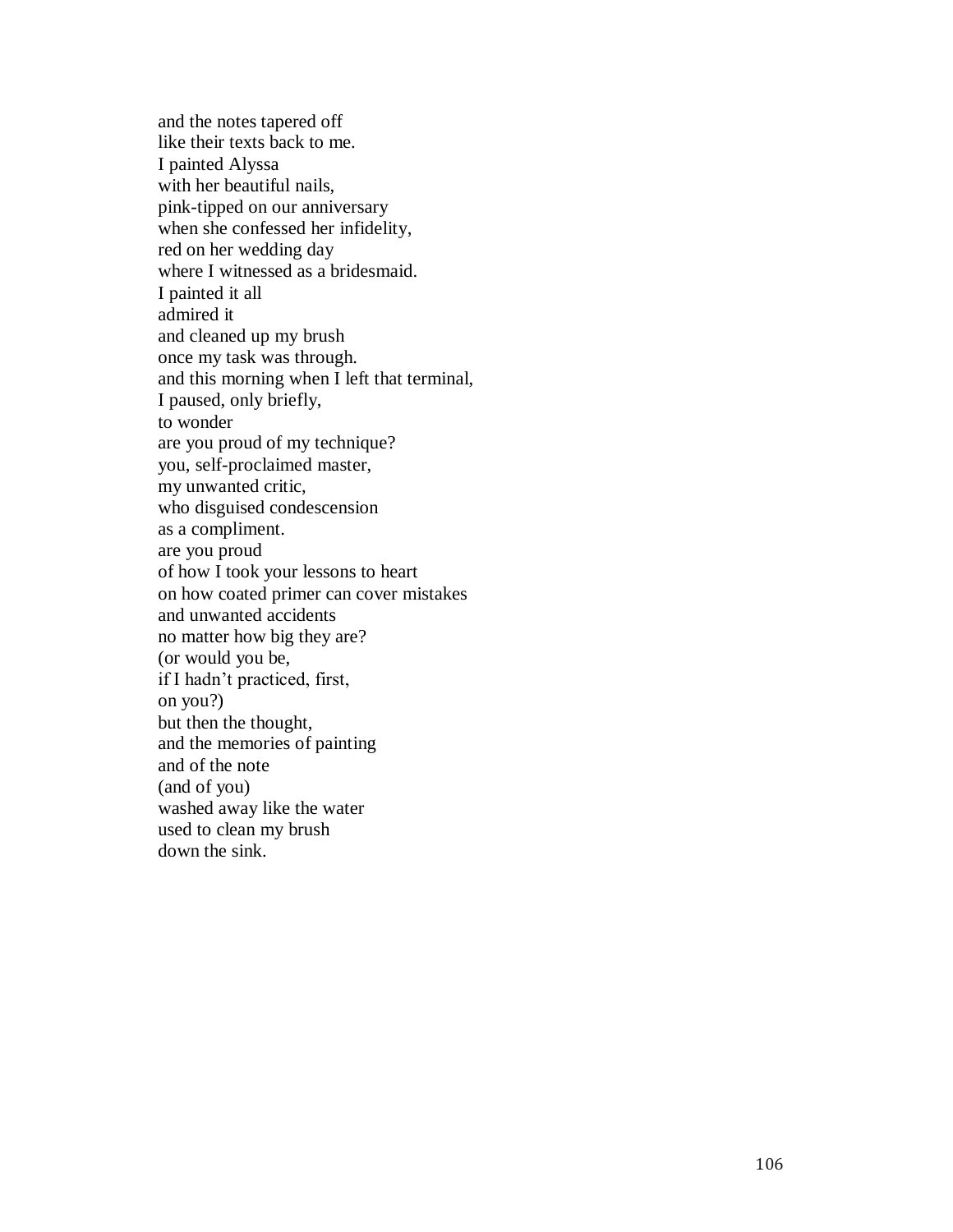### **2. Tsunami**

The curtain is beautiful, and ancient, and cool to the touch With its gradients of blues and greens Edged in a gentle, foamy white. The stage is sanded and the props set just so, With chairs placed beneath umbrellas With the coolers and balls in place Easily accessible for the climax Where you spike the ball And toast your victory With Coors. But then you hear the overture begin to play, and The roaring cheers from the gathered crowd. You feel the noise in the soles of your feet And your knees go weak And you start to sway And you see The curtain Rise. You flee the set and don't dare risk looking back, So you miss your co-stars' costume failures As they lose their floppy hats, And strappy sandals, And the odd shoe. You don't stop, in your flight, to wonder about those fellow co-stars, Who among them might be tangled in the rising curtain? Or trying to salvage an expensive prop? Or fleeing alongside you? Or staying behind? You'll find out in tomorrow's front-page headlines And make a solemn vow to never, ever Pursue a job in theatre again Since your stage fright Is so terrible. And you'll send off some quick emails To concerned family and friends And to the play's director And hope to God It is enough And that the director, his suit the darkest black, His face, so grim and grinning, Pale, and white Like bones Won't come in person to persuade Or try and call you back Until you feel ready. And you hope